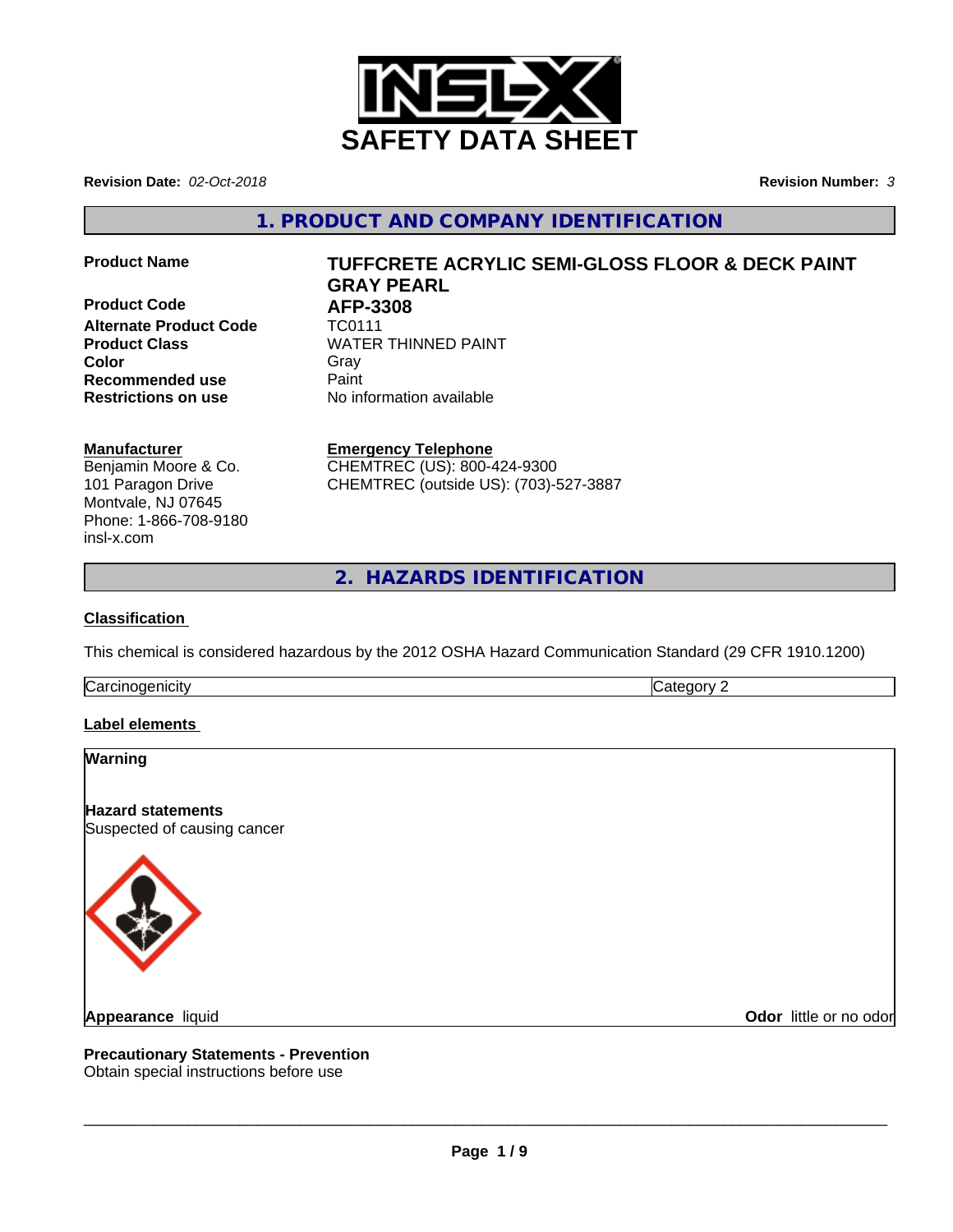Do not handle until all safety precautions have been read and understood Use personal protective equipment as required

#### **Precautionary Statements - Response**

IF exposed or concerned: Get medical advice/attention

#### **Precautionary Statements - Storage**

Store locked up

#### **Precautionary Statements - Disposal**

Dispose of contents/container to an approved waste disposal plant

# **Hazards not otherwise classified (HNOC)**

Not applicable

#### **Other information**

No information available

#### **Other hazards**

 **CAUTION:** All floor coatings may become slippery when wet. Where non-skid characteristics are desired, use an appropriate anti-slip aggregate.

# **3. COMPOSITION INFORMATION ON COMPONENTS**

| <b>Chemical name</b> | <b>CAS No.</b> | Weight-% |
|----------------------|----------------|----------|
| Nepheline svenite    | 37244-96-5     | U        |
| Titanium dioxide     | 13463-67-7     |          |
| Kaolin               | 1332-58-7      |          |
| Propylene glycol     | $57 - 55 - 6$  |          |
| Carbon black         | 1333-86-4      | U.5      |

# **4. FIRST AID MEASURES**

| <b>General Advice</b>                            | No hazards which require special first aid measures.                                                     |
|--------------------------------------------------|----------------------------------------------------------------------------------------------------------|
| <b>Eye Contact</b>                               | Rinse thoroughly with plenty of water for at least 15 minutes and consult a<br>physician.                |
| <b>Skin Contact</b>                              | Wash off immediately with soap and plenty of water while removing all<br>contaminated clothes and shoes. |
| <b>Inhalation</b>                                | Move to fresh air. If symptoms persist, call a physician.                                                |
| Ingestion                                        | Clean mouth with water and afterwards drink plenty of water. Consult a physician<br>if necessary.        |
| <b>Most Important</b><br><b>Symptoms/Effects</b> | None known.                                                                                              |
| <b>Notes To Physician</b>                        | Treat symptomatically.                                                                                   |
|                                                  |                                                                                                          |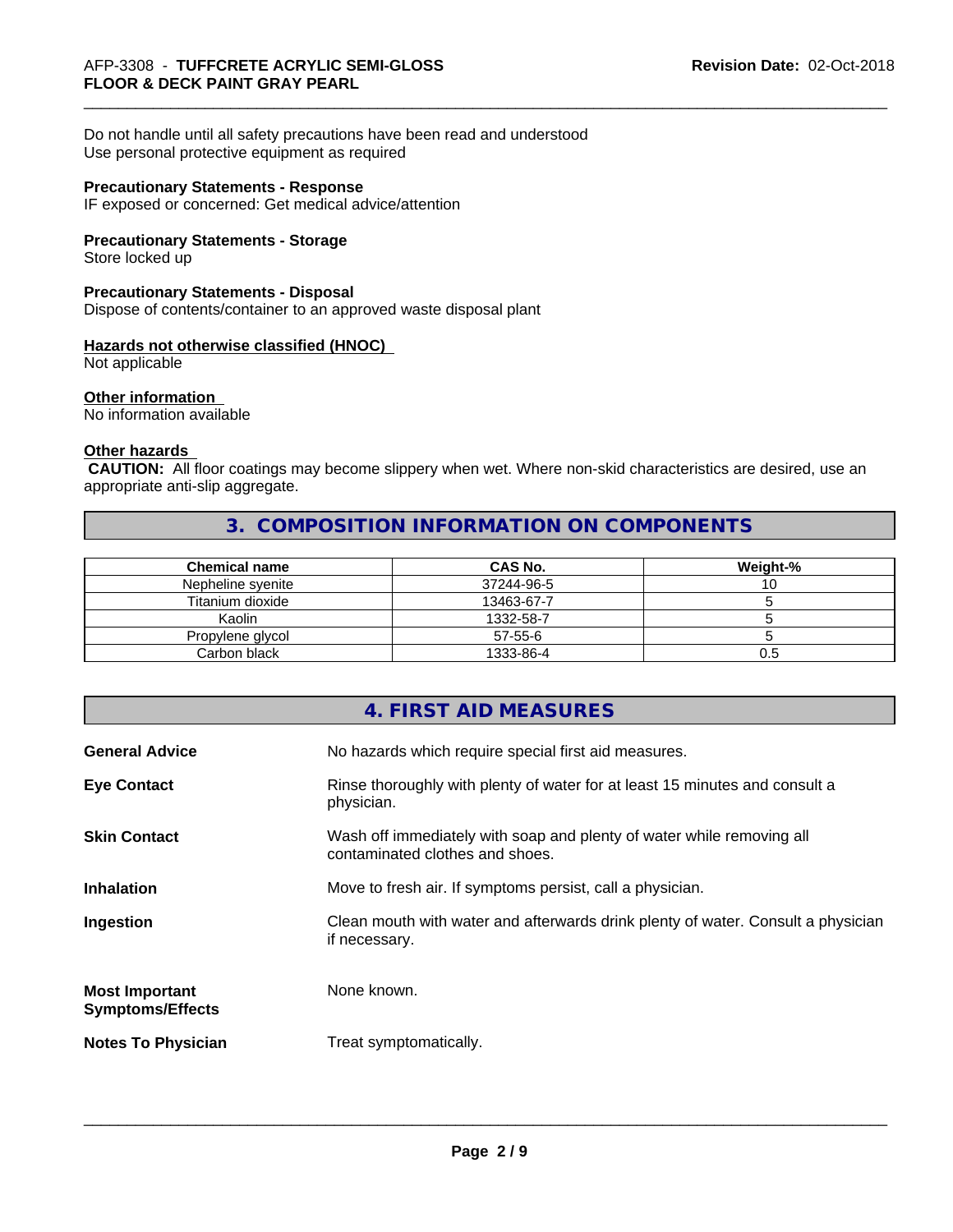# **5. FIRE-FIGHTING MEASURES**

| <b>NFPA Legend</b>                                                               |                                                                                                                                              |  |  |
|----------------------------------------------------------------------------------|----------------------------------------------------------------------------------------------------------------------------------------------|--|--|
| Health: 1<br>Flammability: 0<br>NFPA                                             | <b>Instability: 0</b><br><b>Special: Not Applicable</b>                                                                                      |  |  |
| Lower flammability limit:<br><b>Upper flammability limit:</b>                    | Not applicable<br>Not applicable                                                                                                             |  |  |
| <b>Flammability Limits In Air</b>                                                |                                                                                                                                              |  |  |
| <b>Flash Point Data</b><br>Flash Point (°F)<br>Flash Point (°C)<br><b>Method</b> | Not applicable<br>Not applicable<br>Not applicable                                                                                           |  |  |
| <b>Sensitivity To Static Discharge</b>                                           | No.                                                                                                                                          |  |  |
| <b>Sensitivity To Mechanical Impact</b>                                          | No.                                                                                                                                          |  |  |
| <b>Specific Hazards Arising From The Chemical</b>                                | Closed containers may rupture if exposed to fire or<br>extreme heat.                                                                         |  |  |
| <b>Protective Equipment And Precautions For</b><br><b>Firefighters</b>           | As in any fire, wear self-contained breathing apparatus<br>pressure-demand, MSHA/NIOSH (approved or equivalent)<br>and full protective gear. |  |  |
| <b>Suitable Extinguishing Media</b>                                              | Use extinguishing measures that are appropriate to local<br>circumstances and the surrounding environment.                                   |  |  |

- 0 Not Hazardous
- 1 Slightly
- 2 Moderate
- 3 High
- 4 Severe

*The ratings assigned are only suggested ratings, the contractor/employer has ultimate responsibilities for NFPA ratings where this system is used.*

*Additional information regarding the NFPA rating system is available from the National Fire Protection Agency (NFPA) at www.nfpa.org.*

## **6. ACCIDENTAL RELEASE MEASURES**

| <b>Personal Precautions</b>      | Avoid contact with skin, eyes and clothing. Ensure adequate ventilation.                             |
|----------------------------------|------------------------------------------------------------------------------------------------------|
| <b>Other Information</b>         | Prevent further leakage or spillage if safe to do so.                                                |
| <b>Environmental precautions</b> | See Section 12 for additional Ecological Information.                                                |
| <b>Methods for Cleaning Up</b>   | Soak up with inert absorbent material. Sweep up and shovel into suitable<br>containers for disposal. |
|                                  | $\overline{z}$ is a non-interesting example.                                                         |

**7. HANDLING AND STORAGE**

Handling **Handling** Avoid contact with skin, eyes and clothing. Avoid breathing vapors, spray mists or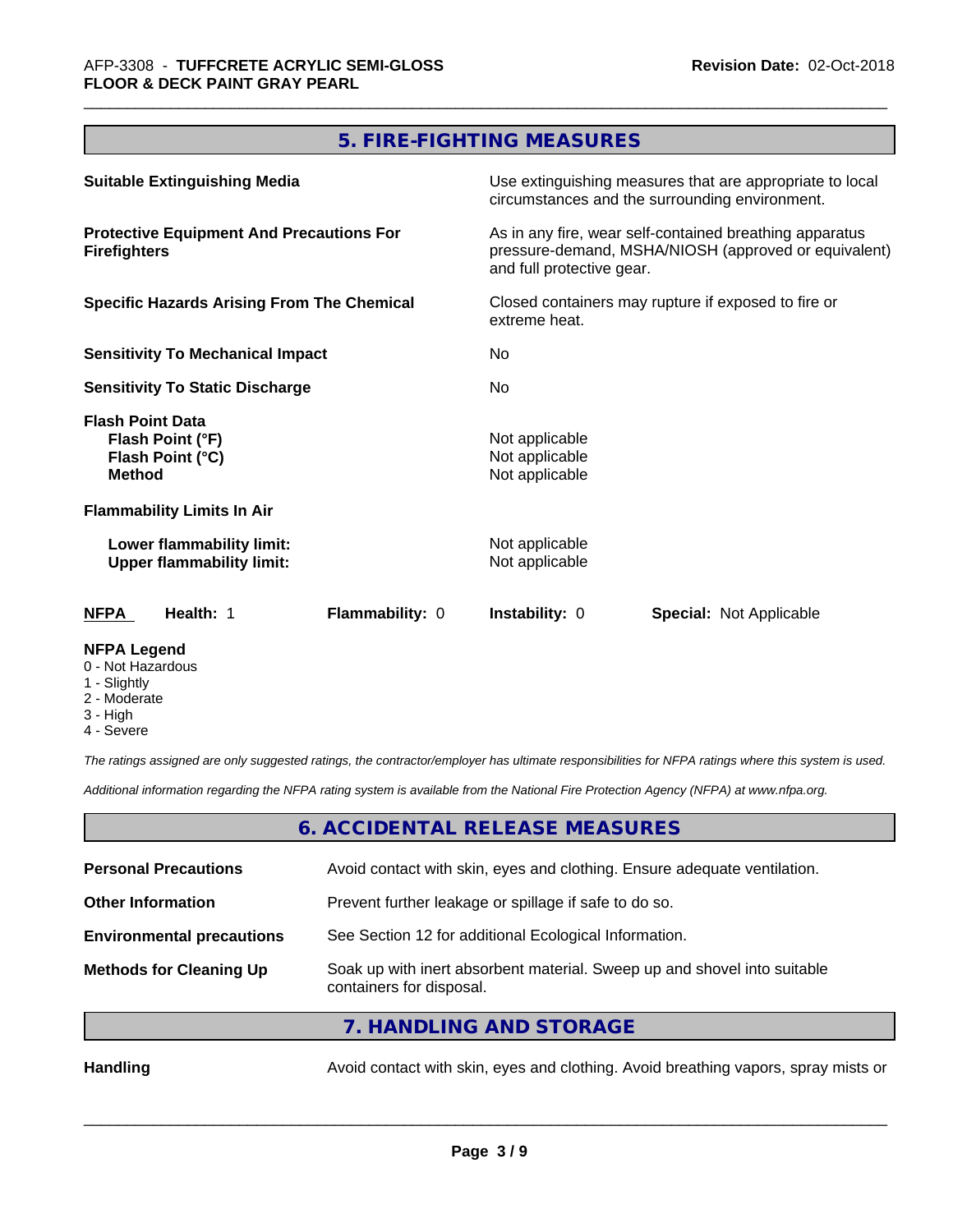sanding dust. In case of insufficient ventilation, wear suitable respiratory equipment.

#### **Storage** Keep container tightly closed. Keep out of the reach of children.

**Incompatible Materials** No information available

# **8. EXPOSURE CONTROLS/PERSONAL PROTECTION**

#### **Exposure Limits**

| <b>Chemical name</b> | <b>ACGIH TLV</b>          | <b>OSHA PEL</b>            |
|----------------------|---------------------------|----------------------------|
| Titanium dioxide     | 10 mg/m $3$ - TWA         | 15 mg/m $3$ - TWA          |
| Kaolin               | 2 mg/m <sup>3</sup> - TWA | 15 mg/m <sup>3</sup> - TWA |
|                      |                           | $5 \text{ ma/m}^3$ - TWA   |
| Carbon black         | $3 \text{ ma/m}^3$ - TWA  | $3.5 \text{ mg/m}^3$ - TWA |

#### **Legend**

ACGIH - American Conference of Governmental Industrial Hygienists Exposure Limits OSHA - Occupational Safety & Health Administration Exposure Limits N/E - Not Established

**Engineering Measures** Ensure adequate ventilation, especially in confined areas.

#### **Personal Protective Equipment**

| <b>Eye/Face Protection</b>    | Safety glasses with side-shields.                                                                                |
|-------------------------------|------------------------------------------------------------------------------------------------------------------|
| <b>Skin Protection</b>        | Protective gloves and impervious clothing.                                                                       |
| <b>Respiratory Protection</b> | In case of insufficient ventilation wear suitable respiratory equipment.                                         |
|                               | As a full decomposition of the component of all the fields. For a component section of the contract of the field |

**Hygiene Measures** Avoid contact with skin, eyes and clothing. Remove and wash contaminated clothing before re-use. Wash thoroughly after handling.

#### **9. PHYSICAL AND CHEMICAL PROPERTIES**

| Odor<br><b>Odor Threshold</b><br>$9.1 - 9.5$<br>Density (Ibs/gal)<br><b>Specific Gravity</b><br>$1.09 - 1.13$<br>рH<br><b>Viscosity (cps)</b><br>Solubility(ies)<br><b>Water solubility</b><br><b>Evaporation Rate</b><br>Vapor pressure @20 °C (kPa)<br>Vapor density<br>Wt. % Solids<br>$30 - 40$<br>Vol. % Solids<br>$25 - 35$<br>$60 - 70$<br>Wt. % Volatiles<br>$65 - 75$<br>Vol. % Volatiles<br><b>VOC Regulatory Limit (g/L)</b><br>< 50<br>212<br><b>Boiling Point (°F)</b><br>100<br><b>Boiling Point (°C)</b> | little or no odor<br>No information available<br>No information available<br>No information available<br>No information available<br>No information available<br>No information available<br>No information available<br>No information available |
|-------------------------------------------------------------------------------------------------------------------------------------------------------------------------------------------------------------------------------------------------------------------------------------------------------------------------------------------------------------------------------------------------------------------------------------------------------------------------------------------------------------------------|---------------------------------------------------------------------------------------------------------------------------------------------------------------------------------------------------------------------------------------------------|
|-------------------------------------------------------------------------------------------------------------------------------------------------------------------------------------------------------------------------------------------------------------------------------------------------------------------------------------------------------------------------------------------------------------------------------------------------------------------------------------------------------------------------|---------------------------------------------------------------------------------------------------------------------------------------------------------------------------------------------------------------------------------------------------|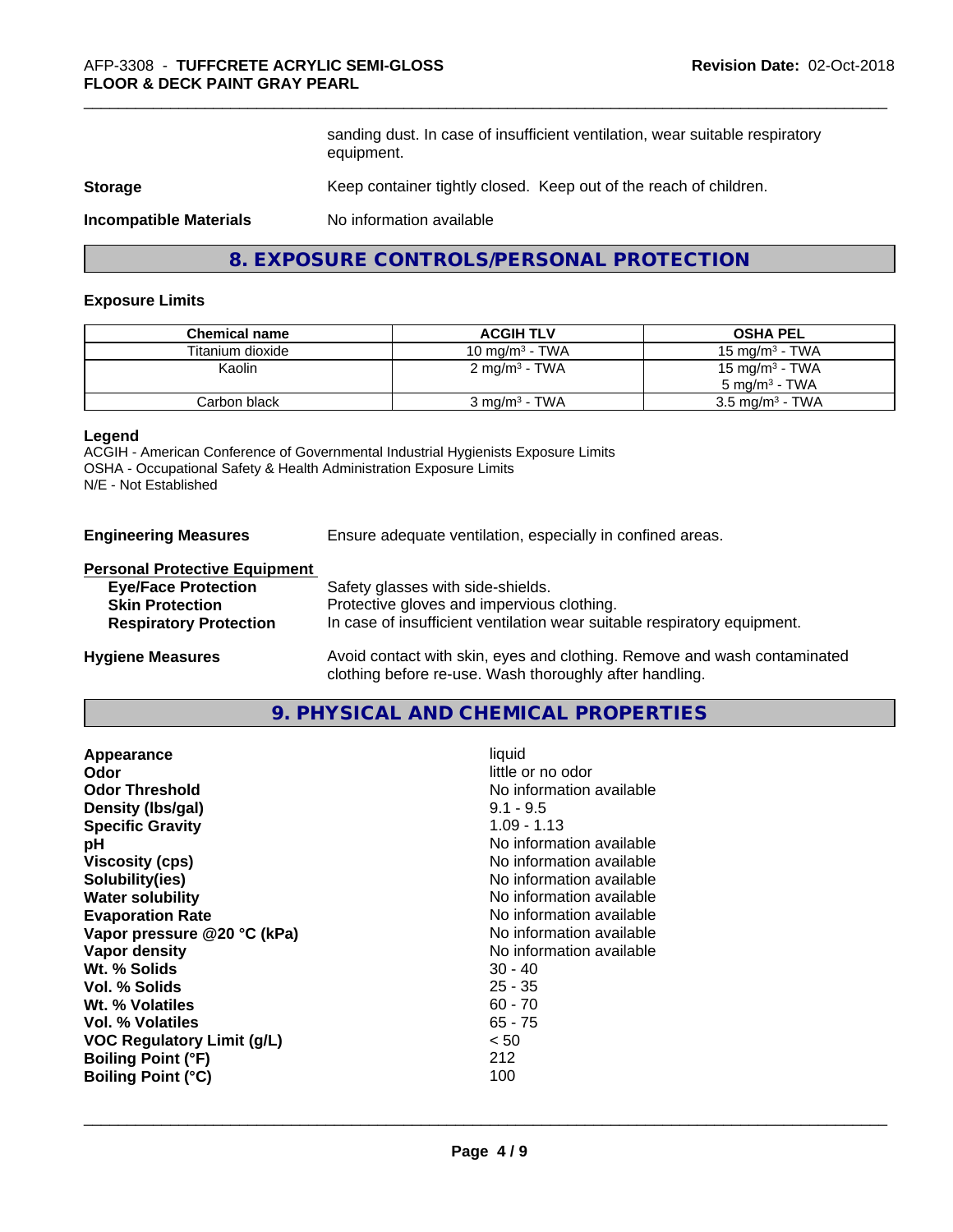**Freezing Point (°F)** 32 **Freezing Point (°C)** 0 **Flash Point (°F)**<br> **Flash Point (°C)**<br> **Flash Point (°C)**<br> **C Flash Point (°C)**<br>Method **Flammability (solid, gas)**<br> **Upper flammability limit:**<br>
Upper flammability limit:<br>  $\begin{array}{ccc}\n\bullet & \bullet & \bullet \\
\bullet & \bullet & \bullet\n\end{array}$  Not applicable **Upper flammability limit:**<br> **Lower flammability limit:**<br>
Not applicable<br>
Not applicable **Lower flammability limit:**<br> **Autoignition Temperature (°F)**<br>
Mo information available **Autoignition Temperature (°F)**<br> **Autoignition Temperature (°C)** 
<br> **Autoignition Temperature (°C)** 
<br> **Autoignition Temperature (°C)** Autoignition Temperature (°C)<br>
Decomposition Temperature (°F)<br>
No information available **Decomposition Temperature (°F) Decomposition Temperature (°C)** No information available **Partition coefficient Contract Contract Contract Contract Contract Contract Contract Contract Contract Contract Contract Contract Contract Contract Contract Contract Contract Contract Contract Contract Contract Contract** 

**Not applicable**<br>Not applicable

# **10. STABILITY AND REACTIVITY**

| <b>Reactivity</b>                       | Not Applicable                           |
|-----------------------------------------|------------------------------------------|
| <b>Chemical Stability</b>               | Stable under normal conditions.          |
| <b>Conditions to avoid</b>              | Prevent from freezing.                   |
| <b>Incompatible Materials</b>           | No materials to be especially mentioned. |
| <b>Hazardous Decomposition Products</b> | None under normal use.                   |
| Possibility of hazardous reactions      | None under normal conditions of use.     |

# **11. TOXICOLOGICAL INFORMATION**

| <b>Product Information</b>                                                                                                  |                                                                                                                                                                                                                                                                                                                                           |
|-----------------------------------------------------------------------------------------------------------------------------|-------------------------------------------------------------------------------------------------------------------------------------------------------------------------------------------------------------------------------------------------------------------------------------------------------------------------------------------|
| Information on likely routes of exposure                                                                                    |                                                                                                                                                                                                                                                                                                                                           |
|                                                                                                                             | <b>Principal Routes of Exposure</b> Eye contact, skin contact and inhalation.                                                                                                                                                                                                                                                             |
| <b>Acute Toxicity</b>                                                                                                       |                                                                                                                                                                                                                                                                                                                                           |
| <b>Product Information</b>                                                                                                  | No information available                                                                                                                                                                                                                                                                                                                  |
|                                                                                                                             | Symptoms related to the physical, chemical and toxicological characteristics                                                                                                                                                                                                                                                              |
| <b>Symptoms</b>                                                                                                             | No information available                                                                                                                                                                                                                                                                                                                  |
|                                                                                                                             | Delayed and immediate effects as well as chronic effects from short and long-term exposure                                                                                                                                                                                                                                                |
| Eye contact<br><b>Skin contact</b><br><b>Inhalation</b><br>Ingestion<br><b>Sensitization</b><br><b>Neurological Effects</b> | May cause slight irritation.<br>Substance may cause slight skin irritation. Prolonged or repeated contact may dry<br>skin and cause irritation.<br>May cause irritation of respiratory tract.<br>Ingestion may cause gastrointestinal irritation, nausea, vomiting and diarrhea.<br>No information available<br>No information available. |
|                                                                                                                             |                                                                                                                                                                                                                                                                                                                                           |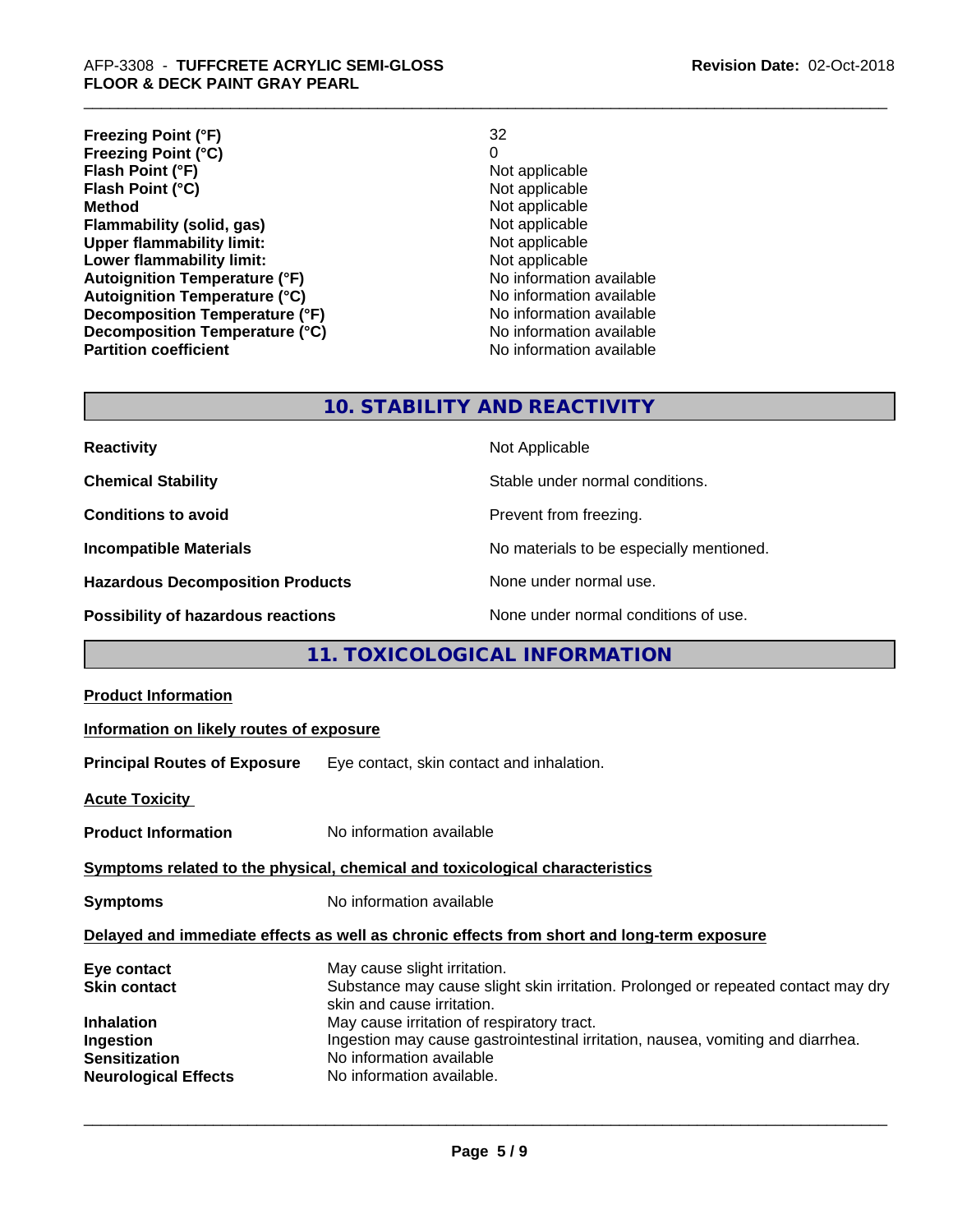| <b>Mutagenic Effects</b>        | No information available. |
|---------------------------------|---------------------------|
| <b>Reproductive Effects</b>     | No information available. |
| <b>Developmental Effects</b>    | No information available. |
| <b>Target organ effects</b>     | No information available. |
| <b>STOT - single exposure</b>   | No information available. |
| <b>STOT - repeated exposure</b> | No information available. |
| Other adverse effects           | No information available. |
| <b>Aspiration Hazard</b>        | No information available  |

**Numerical measures of toxicity**

#### **The following values are calculated based on chapter 3.1 of the GHS document**

| <b>ATEmix (oral)</b>   | 243995        |
|------------------------|---------------|
| <b>ATEmix (dermal)</b> | 1793212 mg/kg |

#### **Component Information**

Titanium dioxide LD50 Oral: > 10000 mg/kg (Rat) Kaolin LD50 Oral: > 5000 mg/kg (Rat) Propylene glycol LD50 Oral: 20000 mg/kg (Rat) LD50 Dermal: 20800 mg/kg (Rabbit) Carbon black LD50 Oral: > 15400 mg/kg (Rat) LD50 Dermal: > 3000 mg/kg (Rabbit)

#### **Carcinogenicity**

*The information below indicateswhether each agency has listed any ingredient as a carcinogen:.*

| <b>Chemical name</b> | <b>IARC</b>         | <b>NTP</b> | <b>OSHA</b> |
|----------------------|---------------------|------------|-------------|
|                      | 2B - Possible Human |            | Listed      |
| Titanium dioxide     | Carcinogen          |            |             |
|                      | 2B - Possible Human |            | Listed      |
| Carbon black         | Carcinogen          |            |             |

• Although IARC has classified titanium dioxide as possibly carcinogenic to humans (2B), their summary concludes: "No significant exposure to titanium dioxide is thought to occur during the use of products in which titanium dioxide is bound to other materials, such as paint."

#### **Legend**

IARC - International Agency for Research on Cancer NTP - National Toxicity Program OSHA - Occupational Safety & Health Administration

**12. ECOLOGICAL INFORMATION**

# **Ecotoxicity Effects**

The environmental impact of this product has not been fully investigated.

## **Product Information**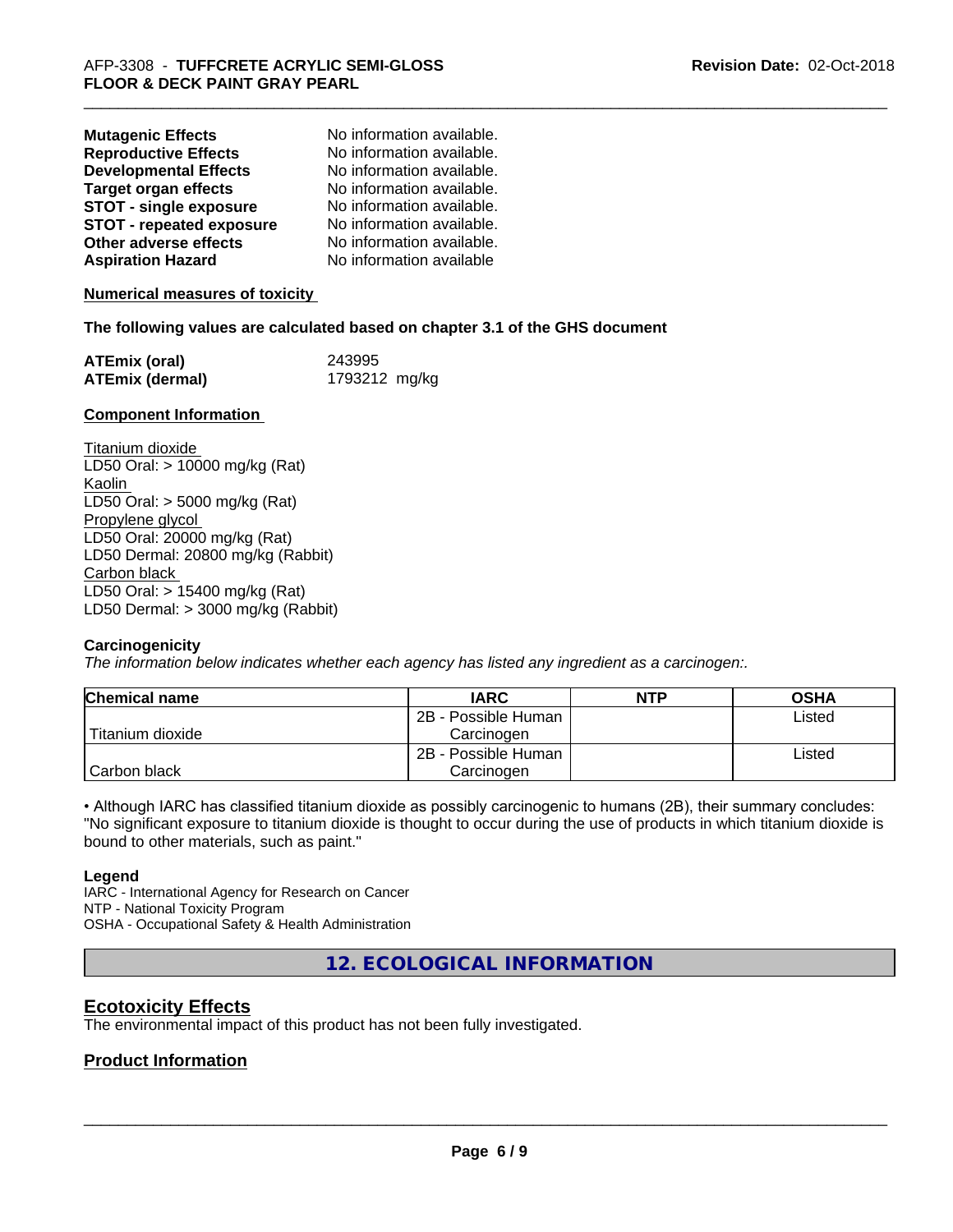#### **Acute Toxicity to Fish**

No information available

#### **Acute Toxicity to Aquatic Invertebrates**

No information available

# **Acute Toxicity to Aquatic Plants**

No information available

#### **Persistence / Degradability**

No information available.

#### **Bioaccumulation**

No information available.

## **Mobility in Environmental Media**

No information available.

#### **Ozone**

No information available

#### **Component Information**

#### **Acute Toxicity to Fish**

No information available Titanium dioxide  $LC50:$  > 1000 mg/L (Fathead Minnow - 96 hr.) Propylene glycol LC50: 710 mg/L (Fathead Minnow - 96 hr.)

#### **Acute Toxicity to Aquatic Invertebrates**

No information available Propylene glycol EC50: > 10000 mg/L (Daphnia magna - 24 hr.)

#### **Acute Toxicity to Aquatic Plants**

No information available

|                                                                                                                                                                                                                                                           | 13. DISPOSAL CONSIDERATIONS      |
|-----------------------------------------------------------------------------------------------------------------------------------------------------------------------------------------------------------------------------------------------------------|----------------------------------|
| Dispose of in accordance with federal, state, and local regulations. Local<br><b>Waste Disposal Method</b><br>requirements may vary, consult your sanitation department or state-designated<br>environmental protection agency for more disposal options. |                                  |
|                                                                                                                                                                                                                                                           | <b>14. TRANSPORT INFORMATION</b> |
| <b>DOT</b>                                                                                                                                                                                                                                                | Not regulated                    |
| <b>ICAO/IATA</b>                                                                                                                                                                                                                                          | Not regulated                    |
|                                                                                                                                                                                                                                                           |                                  |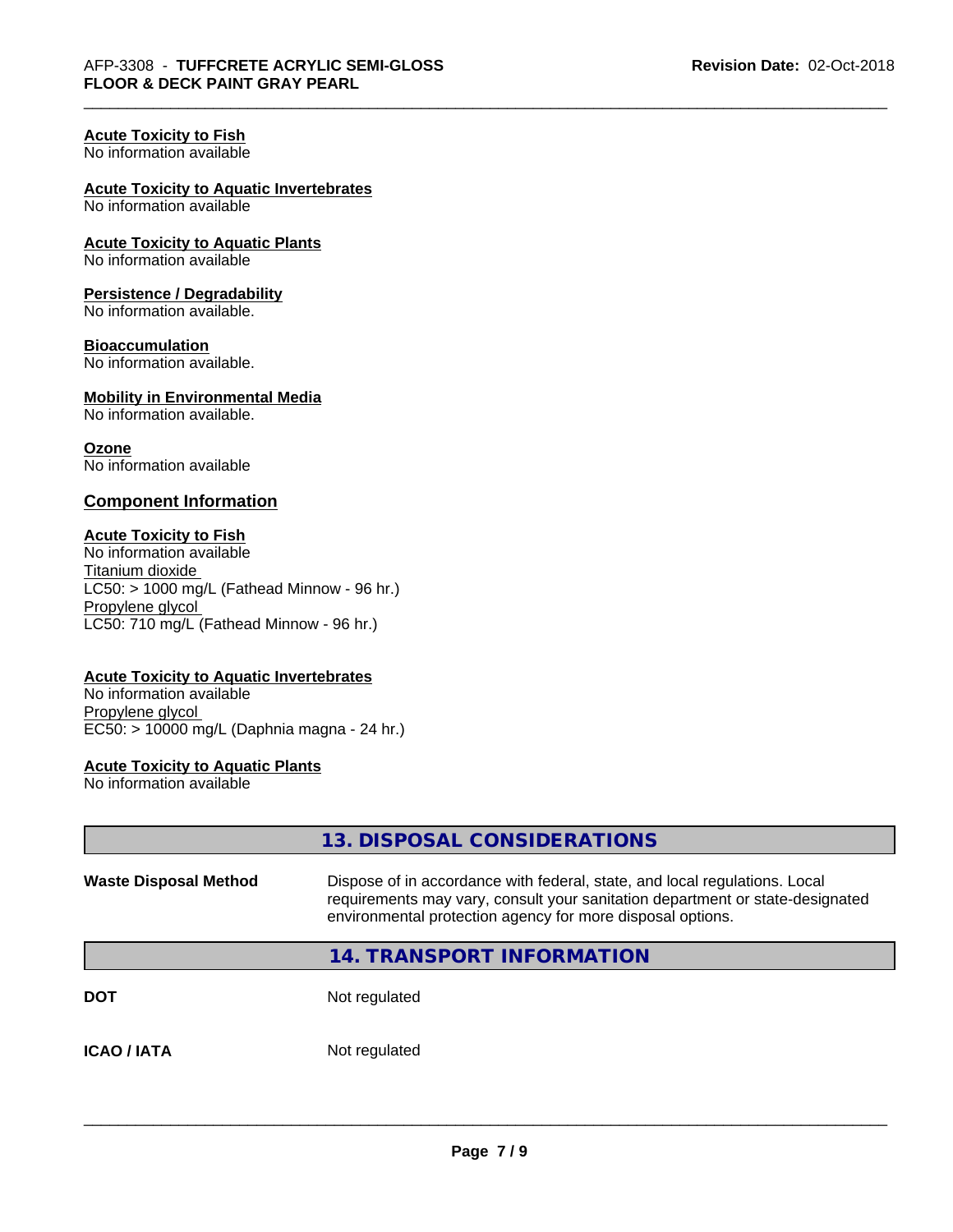**IMDG / IMO** Not regulated

# **15. REGULATORY INFORMATION**

# **International Inventories**

| <b>TSCA: United States</b> | Yes - All components are listed or exempt. |
|----------------------------|--------------------------------------------|
| <b>DSL: Canada</b>         | Yes - All components are listed or exempt. |

# **Federal Regulations**

#### **SARA 311/312 hazardous categorization**

| Acute health hazard               | No. |
|-----------------------------------|-----|
| Chronic Health Hazard             | Yes |
| Fire hazard                       | N٥  |
| Sudden release of pressure hazard | Nο  |
| Reactive Hazard                   | N٥  |

## **SARA 313**

Section 313 of Title III of the Superfund Amendments and Reauthorization Act of 1986 (SARA). This product contains a chemical or chemicals which are subject to the reporting requirements of the Act and Title 40 of the Code of Federal Regulations, Part 372:

*None*

#### **Clean Air Act,Section 112 Hazardous Air Pollutants (HAPs) (see 40 CFR 61)**

This product contains the following HAPs:

*None*

# **US State Regulations**

#### **California Proposition 65**

# **AVIMARNING:** Cancer and Reproductive Harm– www.P65warnings.ca.gov

#### **State Right-to-Know**

| <b>Chemical name</b> | <b>Massachusetts</b> | <b>New Jersey</b> | Pennsylvania |
|----------------------|----------------------|-------------------|--------------|
| Titanium dioxide     |                      |                   |              |
| Kaolir               |                      |                   |              |
| Carbon black         |                      |                   |              |

## **Legend**

X - Listed

# **16. OTHER INFORMATION**